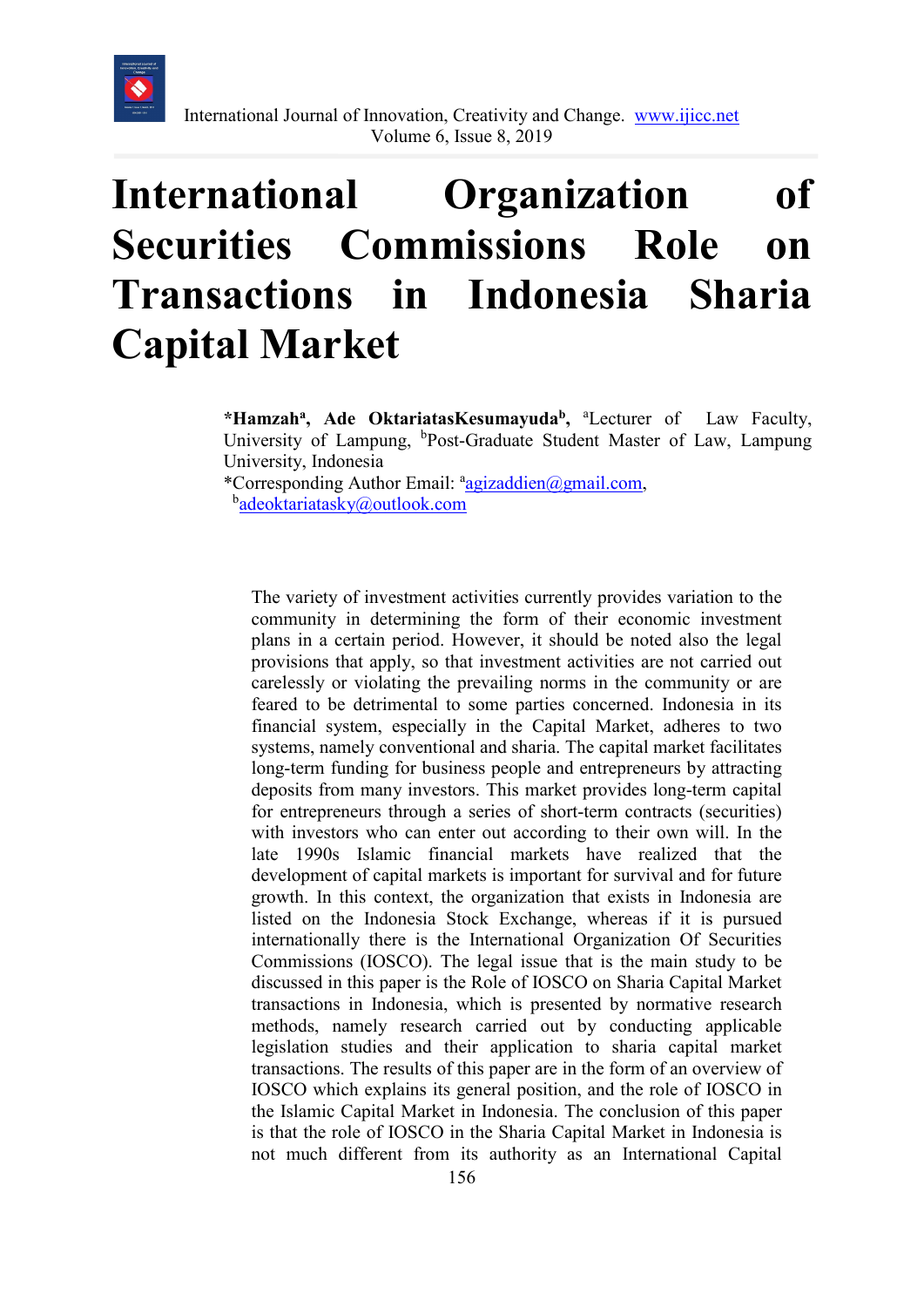

Market organization, namely exchanging information based on each experience to encourage the development of the domestic market; bringing together efforts to create effective supervision standards for international securities transactions and to provide assistance together to ensure market integrity through the application of strict standards and effective enforcement of violations.

**Key words:** *Transactions, IOSCO, Sharia Capital Market.* 

#### **Preliminary** *Introduction*

Islam regulates all aspects of life of all mankind without an error gap. Economic aspects, which are of course very important in the order of life of society, are also regulated in Islamic Shari'a. The Islamic economy in three decades has experienced considerable progress, both in academic studies in universities and in operational practice. The purpose of economic activities governed by the principles of Islamic finance, the rate of return on equity is determined by the efficiency of capital processing and time, and has a positive impact on economic growth (Hossein et al., 2010). In the form of teaching, Islamic economics has been developed in several universities both in Muslim countries, as well as in western countries, such as the USA, England, Australia, and others; (Tira, 2016) both in terms of general academic studies and explicit studies for example in the scope of investment activities.

The development of this also has an impact on experts in the field of investment having different views on the theoretical concepts of investment. Fitzgerald defines investment as "activities related to efforts to withdraw resources (funds) that are used to hold capital goods at the present time, and with these capital goods a new product stream will be produced in the future" (Abdul, 2009); planting money or capital in a company or project for the purpose of making a profit. According to Hendry Faisal Noor, investment is sacrificing current consumption opportunities, to obtain future benefits (Hendry, 2009). As for the sharia perspective, investment can be interpreted as the placement of a number of funds / capital in an investment instrument for the purpose of gaining profits and maslahah using sharia principles.

From various kinds of statements related to the investment, it can be concluded that investment is an activity of placing funds / capital in an investment instrument in the hope of obtaining profits in the future. In general, investment can be categorized in two parts, namely, investment in real assets (real assets) and investments in the form of securities (financial assets). The form of real asset investment is opening a business, investing capital directly in a business, investing in commodities, land, gold and property. While investment in financial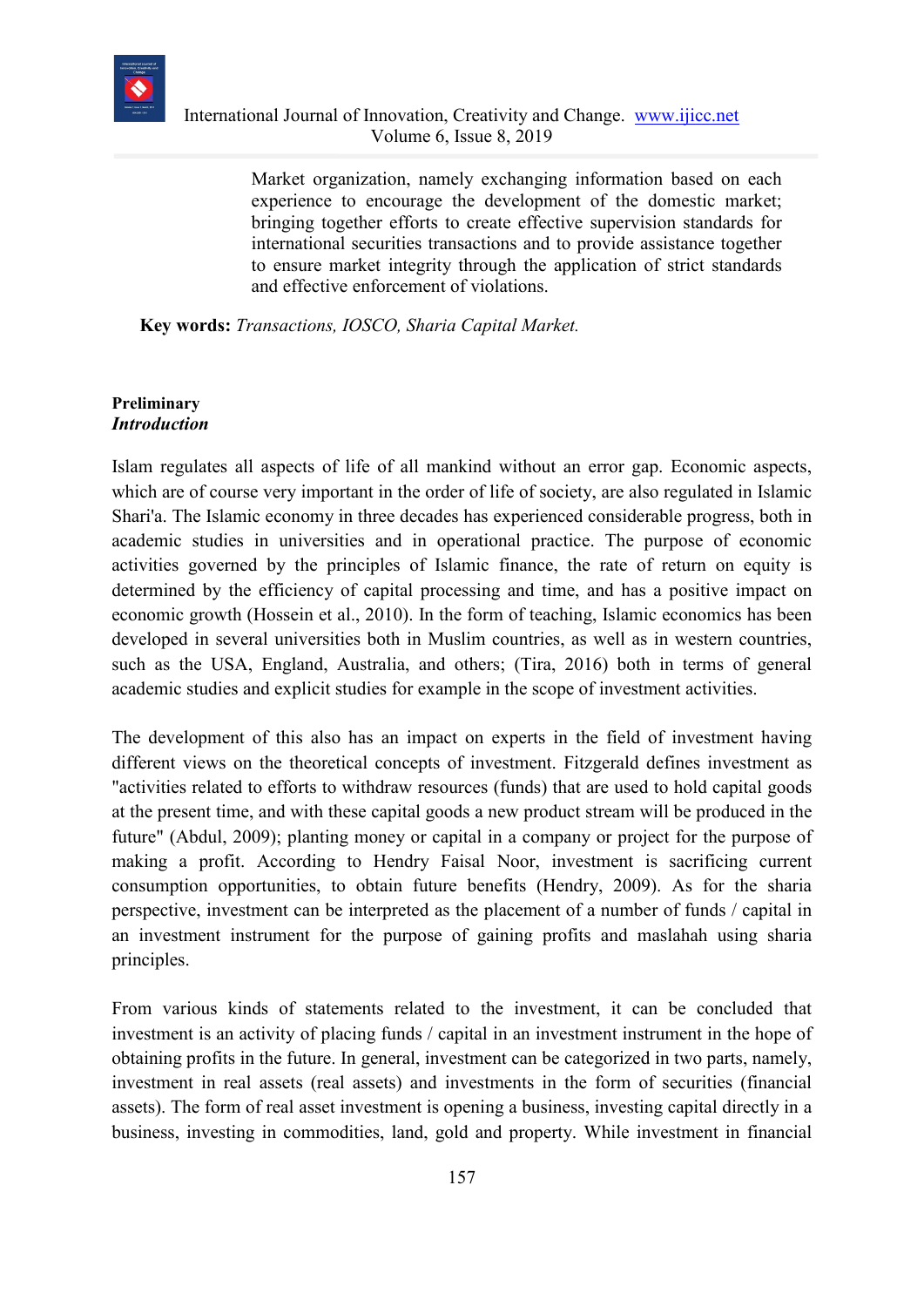

assets can be divided into two parts, namely investment in the money market / banking institutions in the form of demand deposits, savings and deposits, as well as investments in the capital market in the form of stocks, bonds, sukuk, and mutual funds. All of these products are determined by contracts in accordance with sharia principles. According to Ibn Abidin, a contract is an agreement established with consent and qabul based on syara provisions which have an impact on the object (Mardani, 2015).

The role of the Capital Market is the market for various financial instruments or long-term securities that can be traded, either in the form of debt or equity. The capital market is an effective means of obtaining funds and is used as investment financing through a mechanism for collecting funds from the community and channelling these funds to productive sectors. By buying shares, investors expect to receive dividends every year and capital gains when the shares are resold. But by investing, investors are also expected to risk losses that are directly proportional to the profits obtained [\(http://repository.wima.ac.id/2385/2/Bab%201.pdfh](http://repository.wima.ac.id/2385/2/Bab%201.pdf)lm). The main capital market existence is caused by investors, making investor protection an important factor in the regulation of the capital market and financial industry (Hamzah, 2018).

Indonesia in its financial system, especially in the Capital Market, adheres to two systems, namely the conventional system and the sharia system. The capital market facilitates longterm funding for business people and entrepreneurs by attracting deposits from many investors. This market provides long-term capital for entrepreneurs through a series of shortterm contracts (securities) with investors who can enter and out according to their own will. In the late 1990s Islamic financial markets have realized that the development of capital markets is important for their survival and for future growth (Zamir and Abbas, 2015).

In its implementation, organizations participate in assisting the government so that securities transaction activities in the capital market run in accordance with applicable regulations. The organization itself, for example in Indonesia, has the Indonesia Stock Exchange, whereas, if it is pursued internationally, there is the International Organization of Securities Commissions (IOSCO).

In terms of function and performance, the organizations generally have the same objectives, but if further detailed it will be seen explicitly what are the main objectives and functions of these organizations. Based on the description of the background, the author on this occasion was interested in studying the role of the International Organization Of Securities Commisions (IOSCO) On Transactions on the Indonesia Sharia Capital Market.

# *Legal Issues*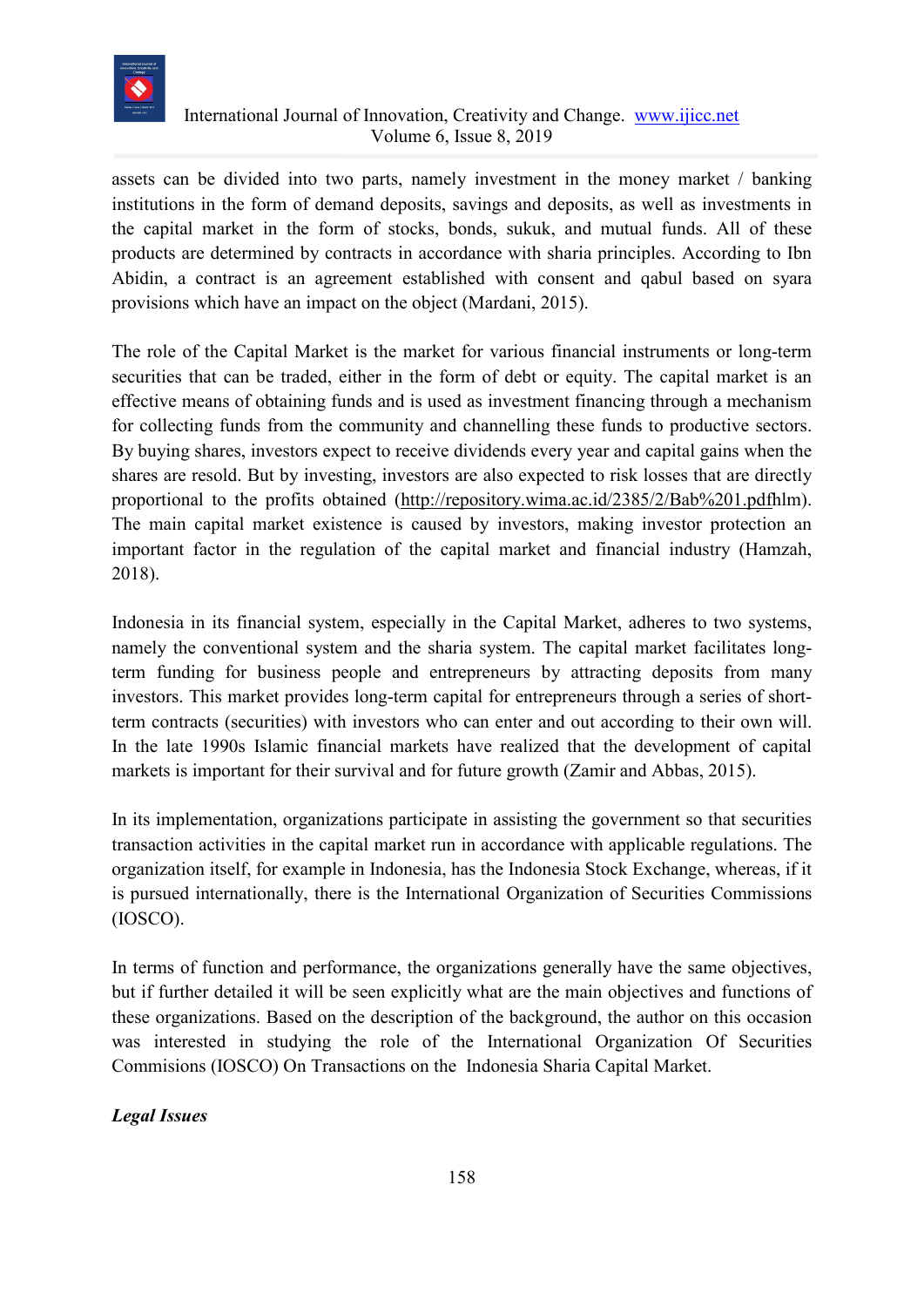

The legal issues which discuss in this paper are:

a. What is the role of the International Organization of Securities Commissions (IOSCO) on the Indonesian Sharia Capital Market?

## *Research Method*

In writing this paper, the author uses a method that supports technical discussions that are arranged systematically and structured in their presentation. The type of research that will be used in this study is a type of normative research, namely research conducted by conducting a review of legislation that applies to a particular legal problem.

This paper conducted a study of primary legal materials and secondary legal materials, insofar as they contained legal methods in this study, so that this study could produce the truth about IOSCO's role in the Indonesian Islamic Capital Market.

The type of research that will be conducted is descriptive, namely research that describes data systematically, factually, and accurately regarding juridical facts which is then clarified from the overall data to be obtained from the research.

### **Result and Discussion** *IOSCO General Review*

IOSCO was formed in April 1983 as a transition from the Capital Market supervisory association on the American continent. The Secretariat General of an international organization, which initially consisted of 11 countries from North and South America, is based in Madrid, Spain.

IOSCO is the main forum for interaction and cooperation between the World Capital Market supervisors and now consists of more than 170 institutions consisting of government agencies, SROs, and other institutions related to the securities market. These are categorized into three groups: Ordinary Members, Associate Members, and Affiliates Member. (https://www.ojk.go.id/id/kanal/pasar-modal/berita-dan-kegiatan/info-terkini/Pages/IOSCO-GEm-c-2016-nusa-dua-bali-info-rundown-dan-acara.aspx)

IOSCO consists of a number of capital market regulator bodies in more than 100 countries. According to the opening section of the IOSCO budget: Capital market authorities decided to work together to ensure better market regulation, both at the domestic and international level, to maintain a fair, efficient and healthy market:

1. Exchange information based on each experience to encourage the development of the domestic market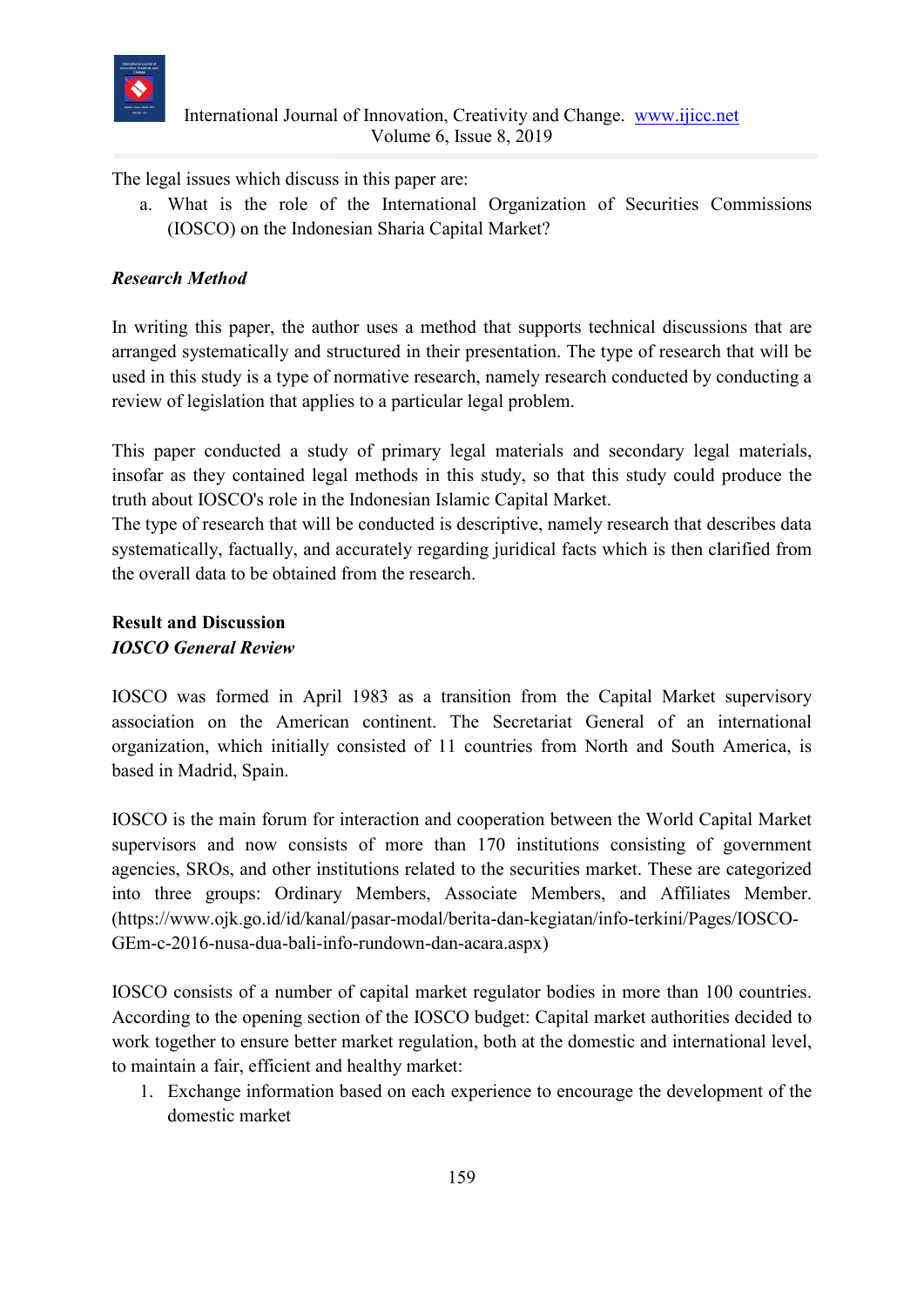

- 2. Bringing together efforts to standardize and effectively monitor international securities transactions
- 3. Provide assistance together to ensure market integrity through the application of strict standards and effective enforcement of violations.

IOSCO has worked extensively in international disclosures and accounting standards facilitating the ability of companies to obtain capital efficiently through the global market of securities. The main objective is to facilitate the process that can be used by world-class stock issuers to obtain capital in the most effective and efficient manner in all capital markets that are demanded by investors.

To facilitate its performance, IOSCO opens a work environment in the ASEAN realm, IOSCO Asia Pacific Hub, located in Kuala Lumpur, Malaysia is the first IOSCO Regional Hub established to provide capacity building activities for securities regulators, particularly in the Asia Pacific region. Guided by the Malaysian Securities Commission, the Hub develops and delivers seminars, workshops and other capacity development activities to securities regulators in more than 29 jurisdictions (https://www.iosco.org.my/).

## *IOSCO Role to Indonesia Sharia Capital Market*

In the context of routine collaboration activities and the realization of active joint activities, IOSCO holds a conference held annually which aims to discuss important issues and challenges that will be faced by IOSCO members as policy makers and regulators in their respective countries. The challenge in question is change, be it technological changes, regulations, and community needs for financial authorities. This is the reason why this conference needs to be held as a forum to discuss various urgent issues and significant challenges that will be faced by global capital markets. Indonesia hosted this conference in January 2016, and it has continued to other countries (https://www.ojk.go.id/id/kanal/pasarmodal).

Briefly related to the Islamic capital market in Indonesia, the Islamic capital market was officially opened on March 14, 2003 by Minister of Finance Boediono who was accompanied by the chairman of Bapepam Herwidayatmo, representatives of MUI, DSN representatives from SRO directors, directors of securities companies, administrators of actors and professional associations in the Indonesian capital market. Actually, according to the plan, the Islamic capital market was inaugurated in early November 2002. However, at that time Bapepem and the National Sharia Council did not feel ready. This is related to a number of obstacles that have not been completed discussed (Akhmad, n.d).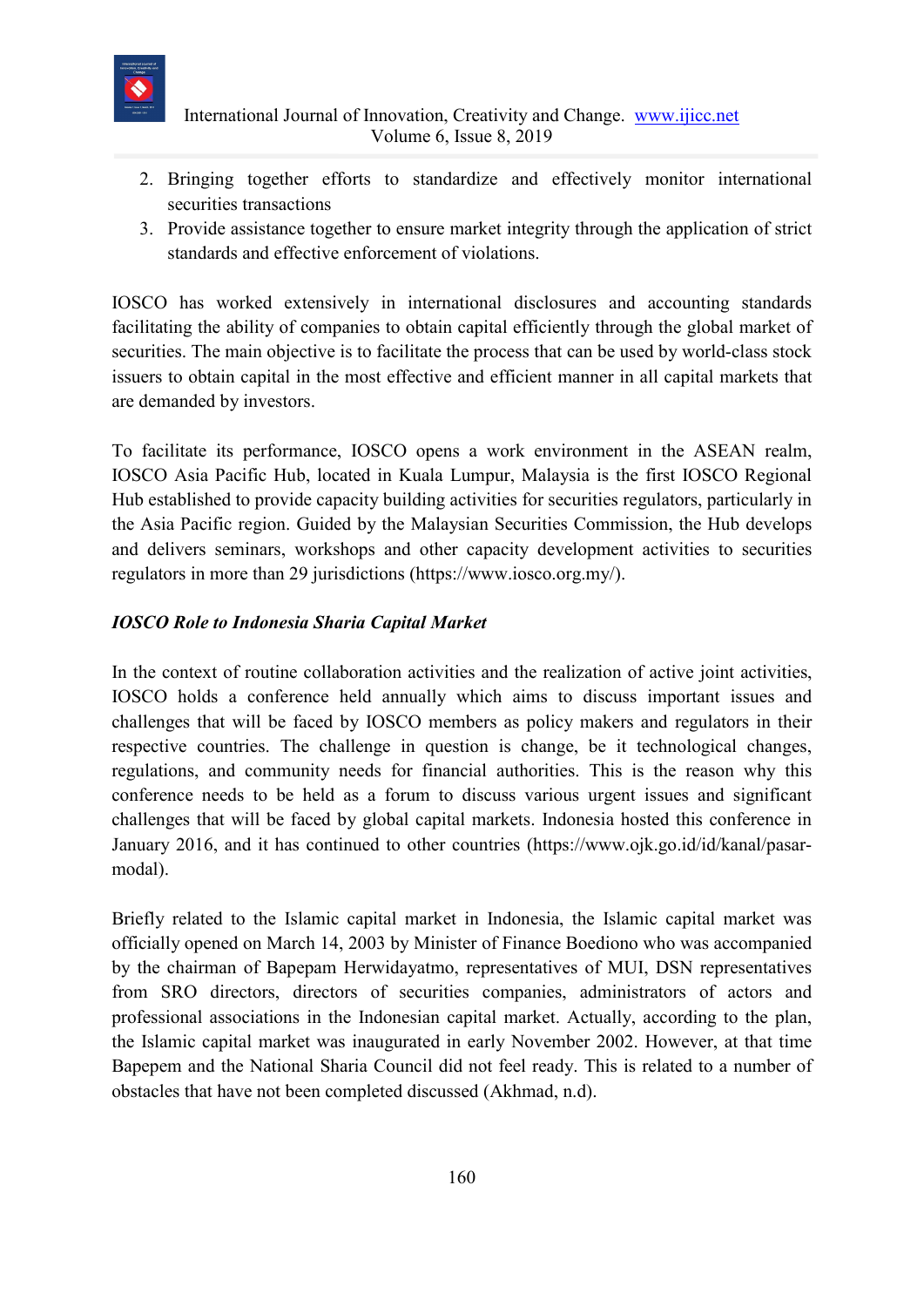

In general, investors who will enter the Islamic capital market will pay attention to the aspects of security and legal certainty, especially the Indonesian people who often still experience confusion over the concept of sharia which is considered almost exactly as conventional, so that the interests of investors must be protected and well regulated by capital markets investment objectives. The two aspects above are also accommodated in the International Organization of Securities Commission (IOSCO) report on the obligations of capital market authorities, namely:

"the three fundamental objectives of securities regulation are: *(1) the protection of investors; (2) ensuring that securities markets are fair, efficient and transparent; (3) and the reduction of systemic risk (Hilda, 2014).*

IOSCO in its position as an International Capital Market organization issues regulatory provisions that are followed by participating countries, including the Principle for Financial Market Infrastructure (PFMI) as a recommendation for improving the performance of the Indonesian Securities Supervision Commission (KPEI). In addition there are also Objectives and Principles of Securities Regulations which regulate, among others *Principles Regulation, Principles for Auditors, Credit Rating Agencies, and other information providers*.

The fatwa in the implementation of sharia economic transactions is one of the important instruments in the realization of the guarantee of the object being transacted. According to Atho 'Mudzhar, fatwas usually tend to be dynamic because they are a response to new developments that are being faced by people requesting fatwas (Rafiq, 2015). General provisions regarding objects traded in the Capital Market are based on sharia principles, according to regulations adopted by Indonesia based on DSN MUI Fatwa provisions No.40 of 2003 Article 3 letter b, as follows:

- 1) Gambling businesses and games classified as gambling or trading are prohibited.
- 2) Conventional financial institutions (ribawi), including conventional banking and insurance (risk buying and selling).
- 3) Businesses that produce, distribute and trade unlawful food and beverages.
- 4) Businesses that produce, distribute, and provide goods or services that are morally damaging and harmful.
- 5) Invest in an issuer or public company that at the time of the company's debt level transaction to the ribawi financial institution
- 6) More dominant than the capital.

The path of legal protection that can be taken by capital market investors, if they experience losses, is basically through litigation or settlement through courts and non-litigation channels. In this case, an investor can complain about the system disruption and the loss he experienced to YLKI.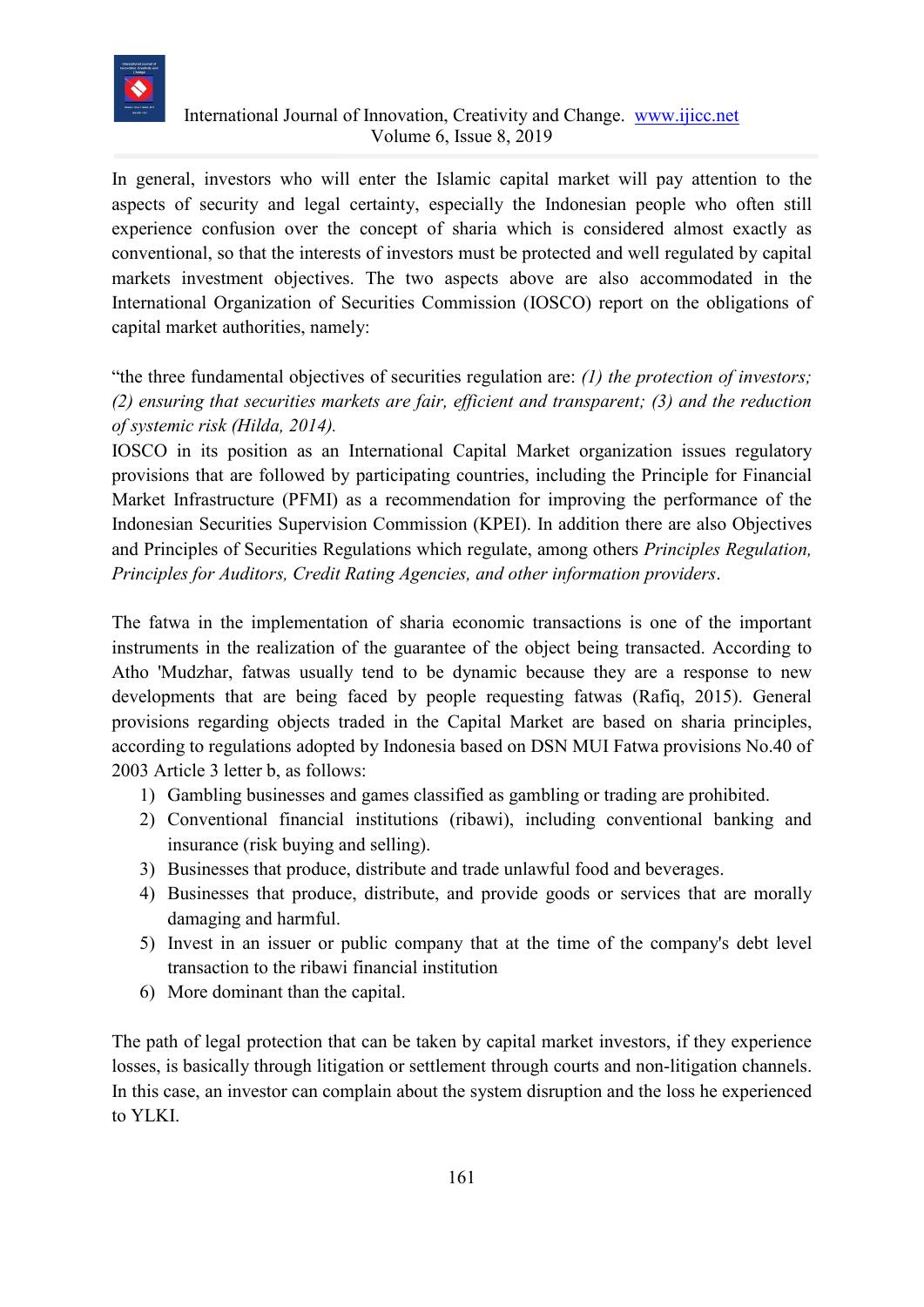

YLKI is a non-governmental organization engaged in consumer protection. Complaints received by YLKI by stock investors are one of YLKI's duties and are the rights of the investor as a consumer of financial service institutions.

However, if viewed from the legal aspects of the national sharia capital market, in the Agreement stipulated in the securities issuance agreement, efforts to settle the law are carried out through non-litigation in this case through the National Sharia Arbitration Board, which previously was through mediation for example at the provisions of Article 12 point 2 of the Fatwa of the National Syari'ah Council Number: 20 / DSN-MUI / IV / 2001 concerning Guidelines for the Implementation of Investment in Sharia Mutual Funds.

The prospects for the National Capital Market to IOSCO are briefly arranged as follows:

- 1) Improvement and / or preparation of regulations in order to meet international standards.
- 2) Compliance with IOSCO Principles standards.
- 3) Compliance with the principles of good corporate governance by the Organization for Economic Co-operation and Development (OECD).
- 4) Compliance with the provisions recommended by the International Securities Services Association (ISSA) (https://www.bappenas.go.id/files/6313/5027/3393/bab-23-- matriks 20090129022735 65).

The role is related to the function of the National Sharia Capital Market itself which the author quotes, according to MM. Metwally is as follows (Nasyah, 2014):

- 1) Allows for the community to participate in business activities by obtaining a share of the profits and risks.
- 2) Allows shareholders to sell their shares to get liquidity.
- 3) Enabling companies to increase capital from outside to build and develop their production lines.
- 4) Separating business operations from short-term fluctuations in stock prices which are a common feature of conventional capital markets.
- 5) Enabling investment in the economy is determined by the performance of business activities as reflected in stock prices.

# **Conclusions**

The International Organization of Securities Commissions (IOSCO) consists of a number of capital market regulator bodies in more than 100 countries. According to the opening section of the IOSCO budget, the capital market authorities decided to work together to ensure better market regulation, both at the domestic and international level, to maintain a fair, efficient and healthy market. Its role in the Sharia Capital Market in Indonesia is not much different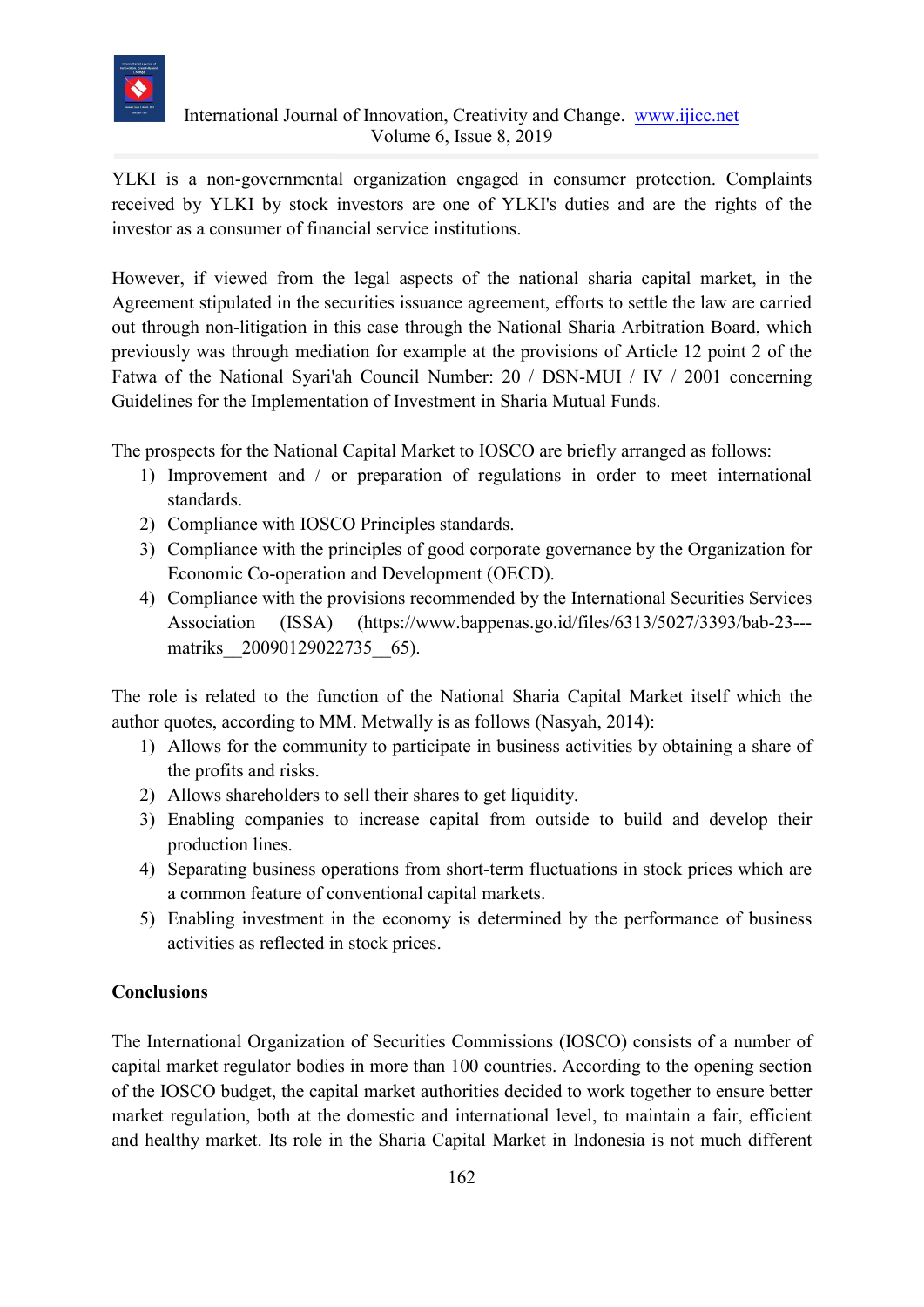

from its main duties and functions as an International Capital Market organization, namely: 1) Exchange information based on each experience to encourage the development of the domestic market,

2) Bringing together efforts to standardize; and

3) Effectively monitor international securities transactions and provide assistance together to ensure market integrity through the application of strict standards and effective enforcement of violations.

## **REFERENCES**

# **Literature Aritcle/Scientific Publication**

AkhmadFaozan, *Konsep Pasar Modal Syariah, https://www.researchgate.net/publication/324062265\_Konsep\_Pasar\_Modal\_Syariah/ful ltext/5abbadfe45851584fa6cca12/324062265\_Konsep\_Pasar\_Modal\_Syariah.pdf?origin =publication\_detail*

# **C. Website**

- Hamzah, Aripin Ahmad, *Capital Market Products and Investor Protection*, European Research Studies JournalVolume XXI, Issue 2, 2018,
- Hendry Faisal Noor, Investasi Pengelolaan keuangan bisnis dan Pengembangan Ekonomi Masyarakat, (Jakarta: PT. Indeks, 2009)
- Hilda HilmiahDimyati, *PerlindunganBagi Investor Dalam Pasar Modal,*JurnalCitaHukum Vol. I No.2 Desember 2014
- Hossein, Askari, Zamir Iqbal, and friends, *The Stability of Islamic Finance Creating A Resilent Financial Environment For A Secure Future,* Singapore,Topan Security Printing, 2010

<http://repository.wima.ac.id/2385/2/Bab%201.pdf>

https://www.bappenas.go.id/files/6313/5027/3393/bab-23-- matriks\_\_20090129022735\_\_65.doc

[http://repository.wima.ac.id/2385/2/Bab%201.pdfh](http://repository.wima.ac.id/2385/2/Bab%201.pdf)lm. 1 di akses pada tanggal 13 Maret 2017 14.12 WIB.

https://www.iosco.org.my/(*terjemahan dari, The IOSCO Asia Pacific Hub, located in Kuala Lumpur, Malaysia is the first Regional Hub of IOSCO established to deliver capacity*